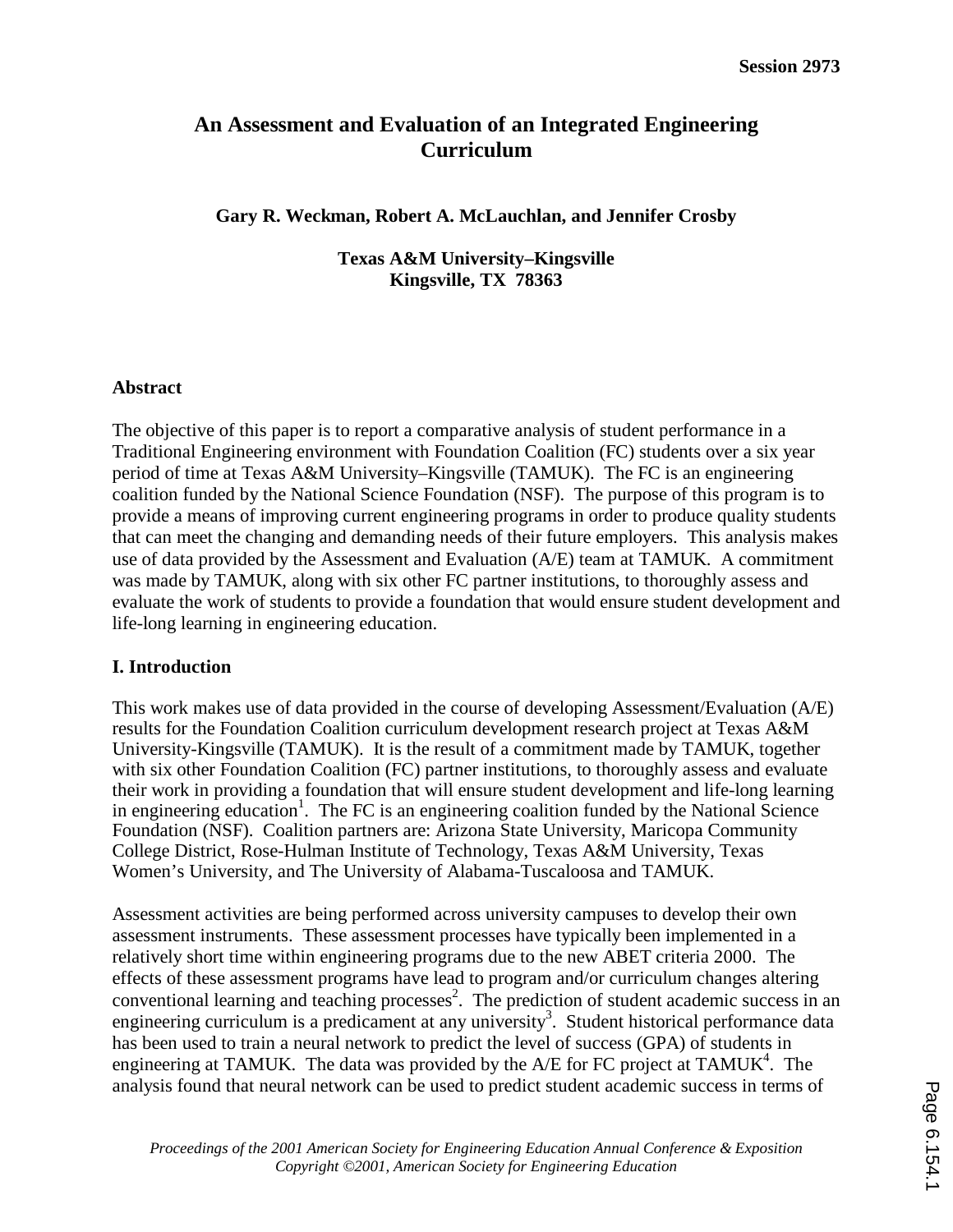their GPA in the majority of the cases considered. This neural network system shows promise as a predictive modeling tool that can be used for assessment and evaluation purposes. It can help faculty advisors by; (a) identifying and monitoring potentially at risk students, and (b) improve the retention and academic performance of engineering students at TAMUK.

Another area of analysis regarding the assessment of students involves their ever-changing attitudes. Prior research has shown that attitudes of freshman engineering students change over the course of their first academic year. Therefore, assessment of both the attitudes that students bring into the university and the attitudinal changes that occur over the course of the year can provide an effective means to evaluate freshman-engineering programs<sup>5</sup>.

# **II. Foundation Coalition at TAMUK**

The FC Engineering Program at TAMUK offers unique opportunities for freshman and sophomore students. Participants develop the ability to work in teams, to use technology for the purposes of analysis, design and communication, and to use an engineering problem-solving methodology solving real-world problems. Students also learn to integrate concepts such as mathematics, science and engineering to design and test prototypes.

The FC Program at TAMUK provided an integrated curricular program to engineering freshmen during the 1994-98 academic years. The FC was publicized through recruitment, freshman orientation, university visitation and in mailings to entering freshmen who have indicated engineering as their chosen major. The College of Engineering and FC entering freshmen are required to have a minimum composite score of 21 on the ACT or 970 on the SAT. In certain situations, students not having the minimum scores for admission into the college may complete preparatory course work in the College I program as a pre-engineering major. The following year, 1995-96, the FC at TAMUK introduced the sophomore curriculum for first time. The following Assessment and Evaluation methodologies were introduced to measure the students' performance and attitudes with the goal to achieve the following<sup>6</sup>:

- Increased appreciation and motivation for life-long learning
- Increased ability to be an effective team member
- Increased oral, written, and graphical communication skills
- Improved ability to apply the fundamentals of mathematics and the sciences
- Increased capability to integrate knowledge form different disciplines
- Increased flexibility and competence in using modern technology

Another goal of the College of Engineering at TAMUK was to improve student retention in their engineering programs. The inability of universities to retain students in engineering programs has been a source of concern for many institutions. As noted earlier, a student's perception plays a key role for freshman in their desire to remain in a given engineering program. A number of models can be used to explore the link between a student's perception of the importance of knowledge and their success in engineering. For example, at TAMUK the Force Concept Inventory (see Figure 1), Mechanics Baseline Test and the Mathematical Background Test, to name a few, have been used by the FC for this purpose. Using surveys to poll students' attitudes toward engineering to help understand students' needs, then adapting the six-point program outlined by the NSF where needed<sup>7</sup>: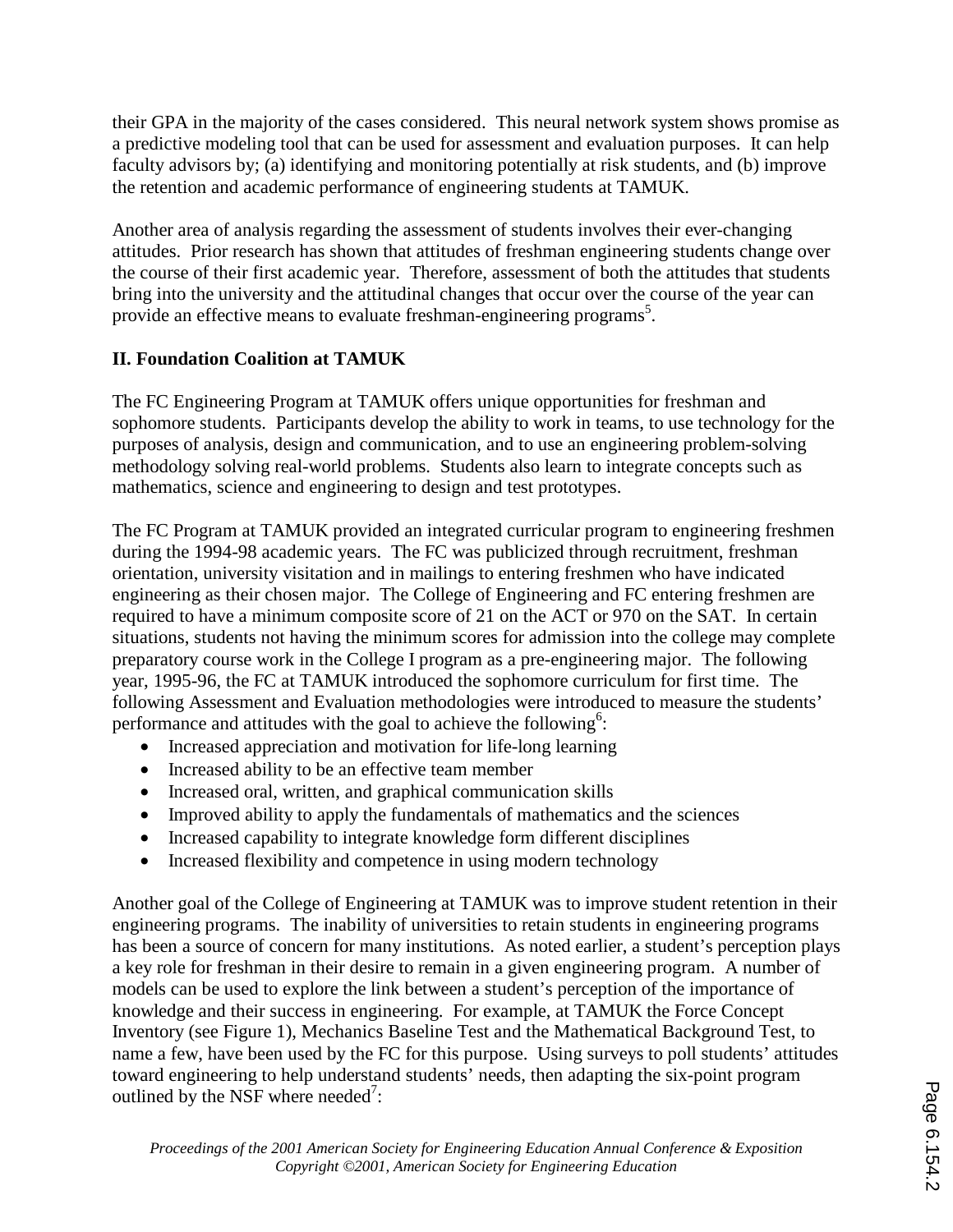- Curriculum Integration
- Technology Enabled Learning
- Teaming
- Tutoring
- Innovative Design Projects
- Assessment and Evaluation

The College of Engineering institutionalized the FC into a base set of core courses in the fall and spring of the freshman year.

| Freshman Curriculum  | Fall Semester - 15 Hours           | Spring Semester - 17 Hours         |
|----------------------|------------------------------------|------------------------------------|
|                      | Analytical Geometry $-3$           | Calculus I - 3                     |
|                      | Chemistry $-4$                     | Chemistry $II - 4$                 |
|                      | English $-3$                       | English - 3                        |
|                      | Engineering as a Career $-2$       | Physics $I - 4$ *                  |
|                      | <b>Computer Based Graphics and</b> | <b>Computer Based Graphics and</b> |
|                      | Design $I - 3$                     | Design $II - 3$                    |
|                      |                                    |                                    |
| Sophomore Curriculum | Fall Semester - 17 Hours           | Spring Semester - 17 Hours         |
|                      | Calculus $II - 3$                  | Differential Equations - 3         |
|                      | Thermodynamics $-3$                | Electrical Systems I - 3           |
|                      | Mechanics I (Statics and           | Mechanics II (Dynamics) – 3        |
|                      | Mechanics) $-3$                    |                                    |
|                      | Physics II – 4 $*$                 | Core Courses $-8$                  |
|                      | Business Communications $-3$       |                                    |
|                      | EDKN, ROTC, Band - 1 **            |                                    |

\* Integrated Years 2-5, not Year 6

\*\* Not Integrated

Traditional engineering curriculum covers various aspects of sciences and mathematics in separate courses from freshman year to junior year. The drawback of the traditional curriculum is that the students do not see how the concepts learned in engineering, mathematics and science courses apply to engineering problem solving till they reach senior level. An integrated engineering curriculum is designed to circumvent these drawbacks. In the integrated engineering curriculum developed at TAMUK, science and mathematics courses are closely tied to engineering courses.

## **III. Assessment & Evaluation Purpose and Design**

The goals of the A/E Program are to gather information that serves to validate progress toward attainment of program objectives and to improve the overall effectiveness of the project by providing ongoing assessment. Qualitative methods such as focus groups, journals, and attitudinal surveys have been used throughout the existence of the project at TAMUK. Quantitative data related to student retention and performance between comparison groups has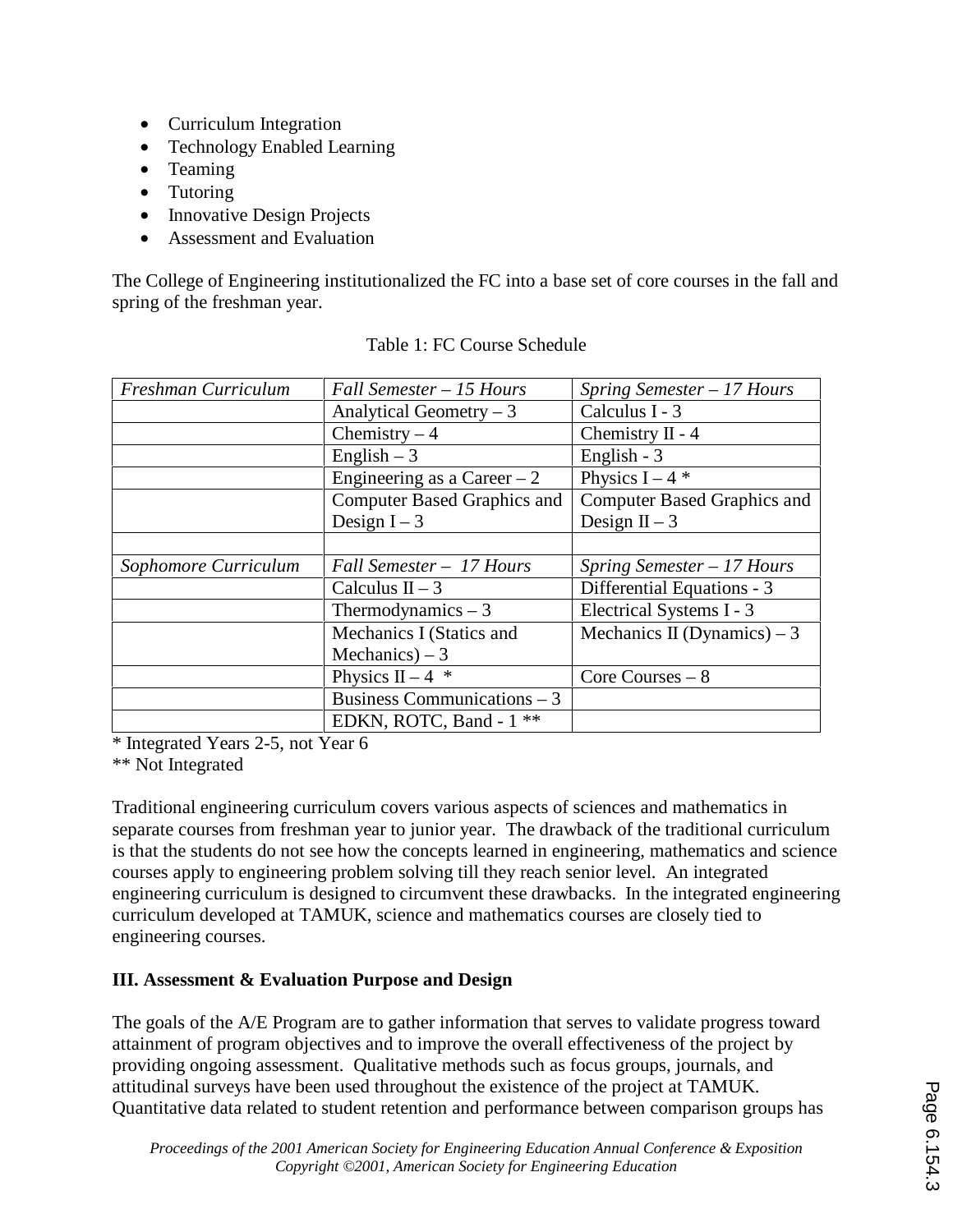also served to assess the effectiveness of the program. The assessment staff actively seeks the involvement of faculty and administration in the planning, creation, interpretation and dissemination of FC assessment processes and findings. TAMUK is working to implement the best assessment and evaluation practices that can be adapted for classroom use. The information should serve to improve student learning with corrective feedback upon which they can improve their performance. The FC has maintained a comprehensive record of the history and performance of all of its students. The A/E Center gathers this data. The basis for collecting data used the following instruments:

- Freshman Assessment Tests and Surveys Results
- Assessment Tests
- Mechanics Baseline Test
- Force Concept Inventory
- California Critical Thinking Skills Test
- California Critical Thinking Disposition Inventory
- Assessment Surveys
- General Survey
- Communication Survey
- Teaming Survey
- Life Long Learning Survey
- Student Goals Survey
- Student Survey of Faculty Members
- Chemistry Bridge Survey
- Personal Progress Survey
- Exit Survey

The A/E Program at TAMUK had three main purposes:

- 1) To gather information for the evaluation of student learning, recruitment and retention of under-represented populations under the Coalition's programs
- 2) To gather information to provide faculty and administration feedback concerning the success of instruction and curricular strategies related to FC
- 3) To facilitate the gathering of information about faculty climate in order to facilitate change and program institutionalization.

The program has developed and implemented a plan that includes formative and summative measures, many of which are based on common assessment and evaluation methodology and processes across the FC sister institutions.

The A/E Center has also identified students from the FC with similar backgrounds to their traditional engineering program counterparts. The students meeting these requirements were designated as the comparison group (non-FC group) for the FC cohorts. The comparison group of freshman students was defined by sorting:

- A list of incoming freshman students selecting those who were enrolled as engineering students in one of the degree programs in the College;
- Had similar High School GPA or Rank %, and ACT/SAT Scores
- Enrolled in at least two to three of the same courses in which FC students were enrolled;
- Taking at least the same course load as the FC students (e.g., 13 or more hours);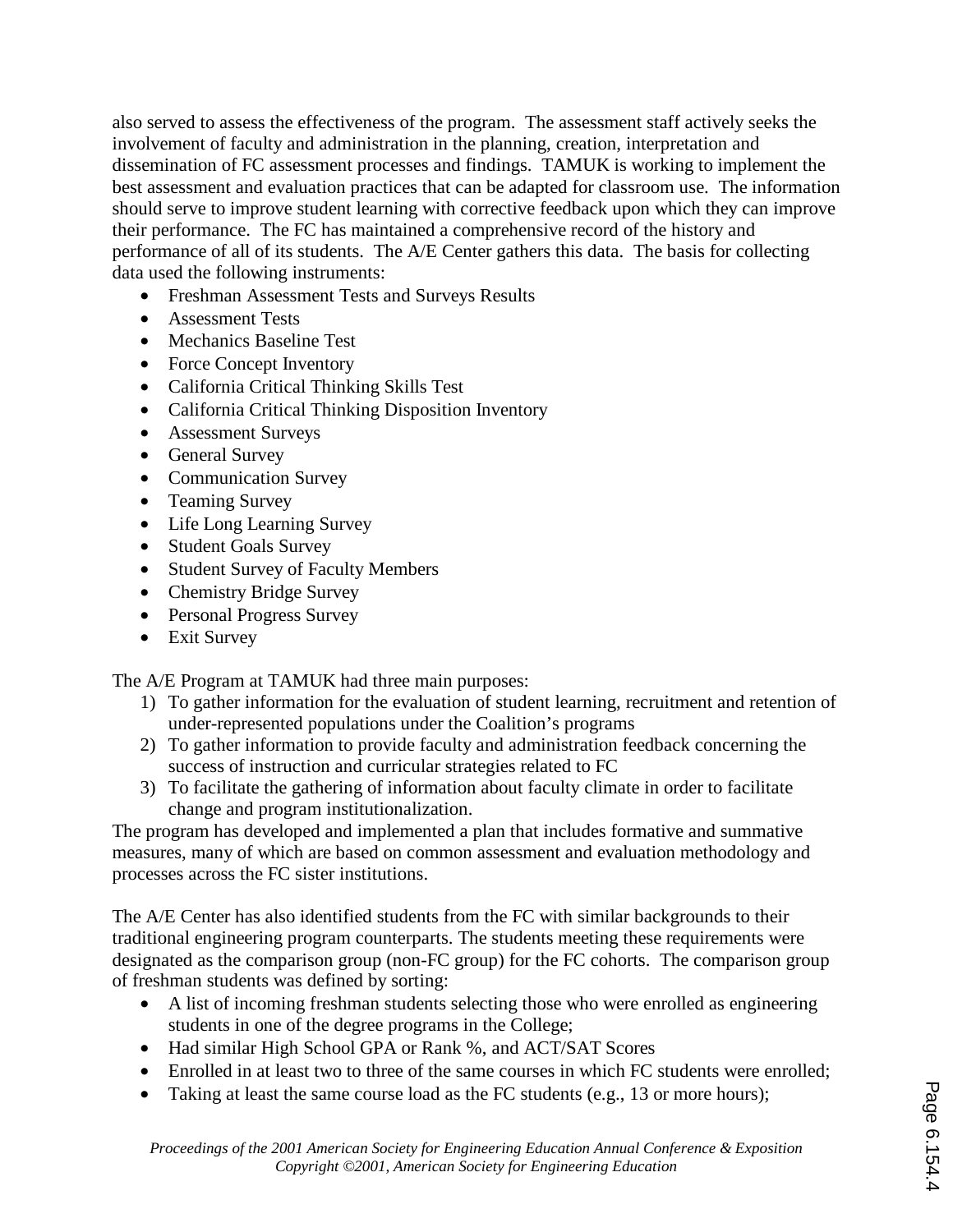• Percent distribution of gender and minorities were looked at as well.

In order to identify key factors that would impact and aid students to be successful in an engineering program at TAMUK, the analysis from the collected data needed to be analyzed using these comparison groups (see Figures 2 and 3 for examples of the FC & Traditional comparison). The analysis used various techniques such as chi-square Test and Fisher's Exact Test for non-numeric data, t-Test, ANOVA and Means for numeric data, and chi-square Test and Pareto Analysis for survey data to identify statistical significance.

## **IV. Lessons Learned and Outcomes**

A number of lessons were learned over the six-year period that the FC was implemented. The following is a discussion of some of these lessons along with outcomes, but is by no means allinclusive.

Typically, the students are required to take all courses as outlined previously in Table I, excluding the 1998 fiscal year, when the FC program was open to anyone who wanted to attend. In this case students did not participate in all FC courses, either because they chose not to or they had already taken the courses. In other cases, students may not have been academically ready to take certain courses and therefore did poorly. As a result, some students had difficulty in the teaming and integration part of the program since they did not take all the FC classes lacking necessary information or activities. In other situations students participated in class but claimed they did not know about FC integrated projects and tests. These situations resulted in mixed outcomes in the analysis in comparing FC and traditional students. On the other hand, when students were required to take all the courses needed it became limiting in two key ways:

- 1) Some students already had course credits in English, Math, Chemistry or Physics whereby they need not take all the FC courses; changing the effectiveness of an integrated curriculum
- 2) Some may demonstrate academic weakness in one or two areas, thus affecting their success.

Many of the assessment activities, as listed previously, included too many instruments for collecting data. Even though some instruments were combined, modified or removed, there still needs to be an overall reduction to be more efficient. The data gathering process should be communicated to students in a way so they will realize the importance and perform at their best. The faculty needs tools that are more relative to their experience consequently providing more useful information. The assessment tools need to be fully incorporated into the education process in a way that the students and faculty can derive meaning and purpose from them.

In an attempt to retain more students, both the first and second year reduced the number of core courses to allow student to take classes outside of the FC. Students were allowed more flexibility in the latter years by taking 13-17 FC hours. The students reported that they enjoyed being more in control of their schedules. Pizza socials were held to encourage dialogue between faculty and students and to recruit new students. Figure 4 illustrates the comparison of retention over the six-year period comparing FC to Traditional students in the College of Engineering at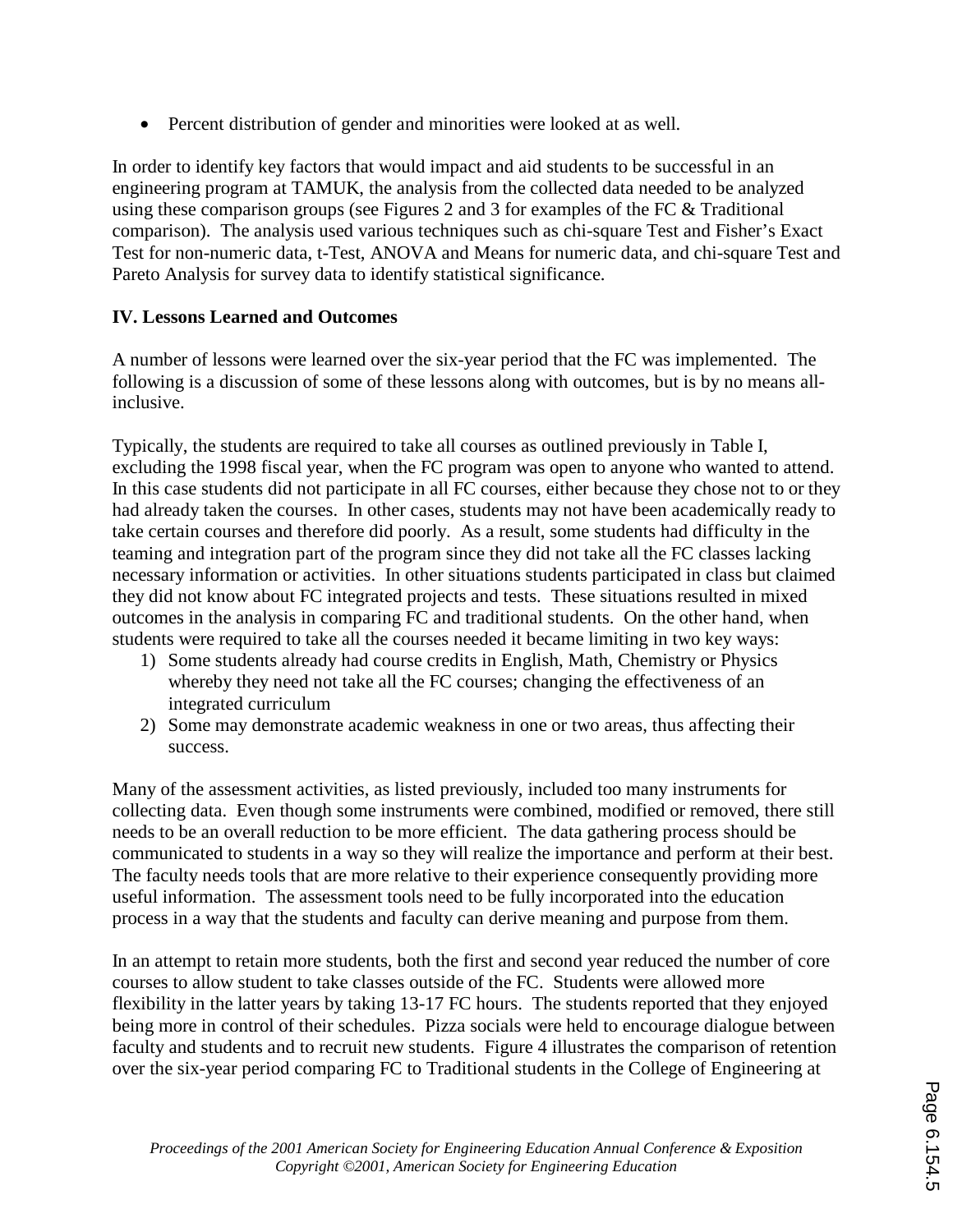TAMUK. From 1995, students noted basically the same reason on the exit survey for staying in the FC:

- The access to the computers, design projects
- The quality of teachers
- The one to one relationship between teachers and their students
- The friends-and-family-like atmosphere
- Teamwork enabled students to feel more comfortable when reaching out for help.

Software was found to be more meaningful as the students understood the principals behind the software. Early in the degree plan, particularly Math and Physics courses, students felt that some of the technology and teaming was beneficial, but preferred more of a direct teaching approach to learn the basics. Other examples of technology used by students in the first year program included: MAPLE (used for design projects, integrated exams and calculus), Microsoft Excel (Physics project), Word (Formal reports), Netscape (research and accessing old test), and AutoCAD (image projection).

Design projects were introduced in the first and second year of the FC to integrate the science/math courses with technology and English. The faculty found that a project needed to go through a series of process steps to ensure that the teams were on target in meeting their deadlines and fully understanding what they needed to do. Otherwise students tended to typically wait until the last minute to pull their projects together. The faculty was initially dissatisfied with the teams' design and presentations on their projects. Consequently, they required students to perform trial runs and then go back and modify their calculations based on experiments in the MAPLE software. As a result, a more successful design was produced for a follow-up test. The first year design projects included three key design projects, while the second year included four projects.

Based on the analysis of GPA, comparing FC to traditional students, there were mixed results as illustrated in Figure 5 demonstrating no consistent measure. However, when FC student performance was tracked in upper division courses in math, science and engineering, a remarkable trend was found. The final grades of the Second Year Integrated Curricula students were compared with traditional students enrolled in the same course, same professor, and same semester. In 15 out of 17 courses, FC students significantly out performed traditional students.

The FC Program has enabled more students who enroll in core engineering courses to complete them and perform better than their traditional counterparts. Gatekeeper courses such as Chem I and II, Physics I and II, and Calculus I are often dropped or failed by many students whereby they must take them two or three time as observed on their transcripts. Through the use of teaming, technology, integration, and ongoing assessment students are retained at a higher level in Foundation courses yielding a progress through the engineering curricula at a more rapid rate when compared to traditional students (Figure 6 is an example of results from Year 6).

## **IV. Conclusions**

The outcomes of the FC and the A/E efforts have been very positive. The analysis of the data that was gathered by the A/E group indicated that there was a gap in the performance of the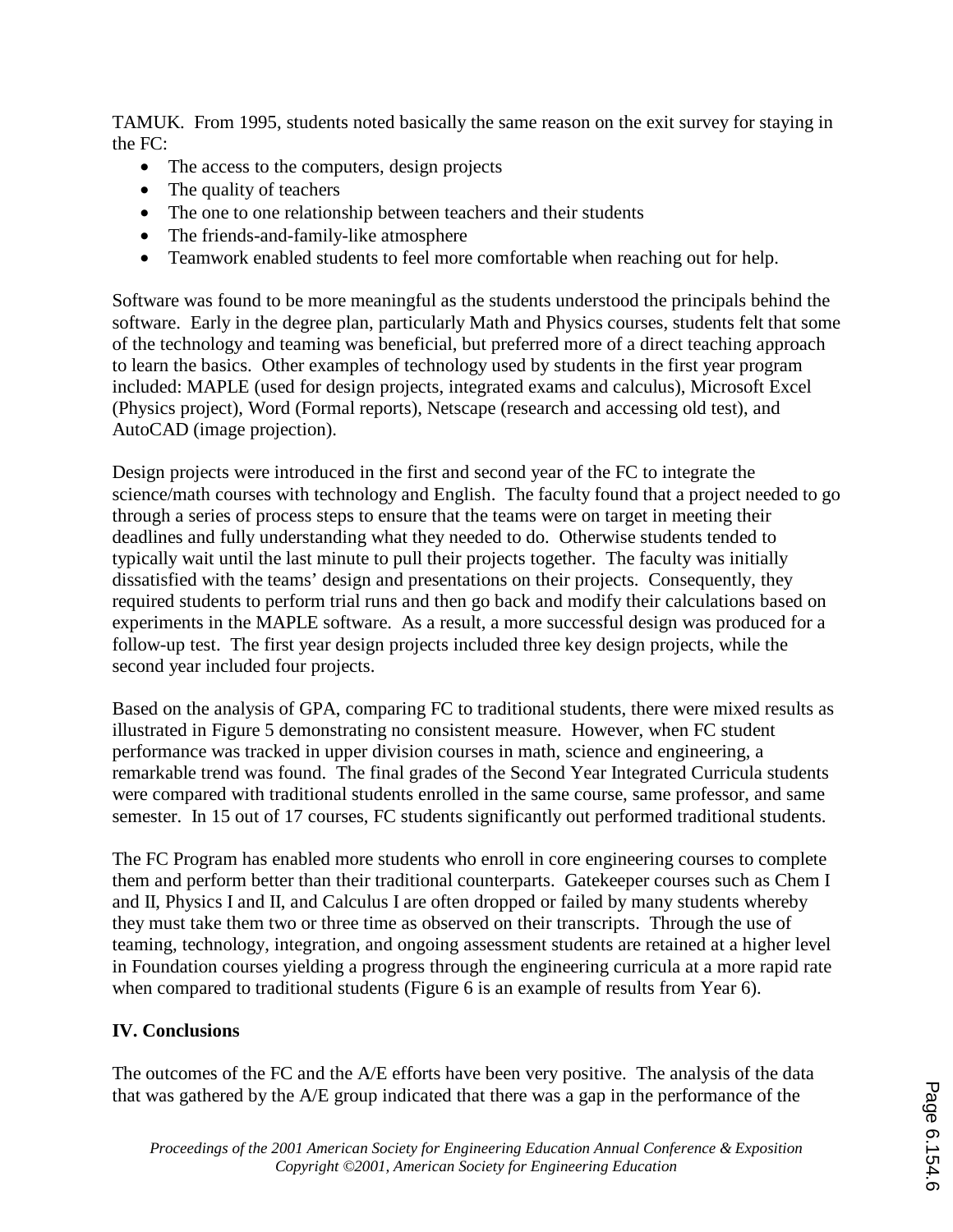students belonging to the two comparison groups in favor of the FC. Even though there are mixed results, the overall conclusions are that the FC provided its students with a better quality of education resulting in higher CGPA, quicker progression in their degree plans, and higher retention in the College of Engineering at TAMUK. On the basis of the outcomes of the work analyzed by the FC and the A/E teams at TAMUK, it can be concluded that the six-point program implemented was successful in providing the students with a quality education in engineering. Based on analysis reported by other FC sister institutions, good results can be duplicated by the same type of efforts at other universities. Other long-range program goals, such as life-long learning, will require more data collection and analysis from surveys as the students gain experience in their professional careers. Perhaps the most positive impact that assessment has had on the curricula has been the cooperative atmosphere between faculty and students needed to focus their attention on FC program goals and objectives.

#### **Bibliography**

- 1. "The Foundation Coalition, A Research Proposal to the National Science Foundation." The Texas Engineering Experiment Station, College Station, Texas, 1993.
- 2. Mohamadian, Habib P., Samuel I. Ibekwe, and Charles L. Burris, "Implementation of Academic Assessment in Engineering Capstone Design Courses", Session 6143, 2000 American Society for Engineering Education Gulf/Southwest Section (ASEE GSW 2000), Las Cruces, New Mexico.
- 3. McLauchlan, Robert, Gary Weckman, Suresh Pallerla, and Vamsi Velagaleti, "Predicting Student Academic Success in the Engineering Curriculum at Texas A&M University–Kingsville Using Neural Networks", ANNIE '99 Smart Engineering System Design, November 1999, St. Louis, Missouri.
- 4. McLauchlan, Robert A., Julie Stewart and Suresh Pallerla, "Using Neural Networks to Predict Student Academic Success in the Engineering Curriculum at Texas A&M University-Kingsville", Annual ASEE GSW Conference, 1999, Albuquerque, New Mexico.
- 5. Besterfield-Sacre, M., Atman J. C., Shuman, J. L., "Characteristics of Freshman Engineering Students: Models for Determining Student Attrition in Engineering," Journal of Engineering Education, vol. 86, no. 2, pp-139- 148, April 1997.
- 6. Heenan, William A., and Robert A. McLauchlan, "Development and Implementation of an Integrated Engineering Curriculum for the Sophomore Year.", Proceedings of FIE '97. 5-8November 1997, Pittsburgh, Pennsylvania
- 7. Weckman, Gary R., Robert McLauchlan and Vinod Muniswamy, "The Relevance of Assessment and Evaluation to Improving Student Retention in Engineering, 2000 Annual ASEE GSW Conference, June 2000, Albuquerque, New Mexico.

#### **GARY WECKMAN**

Gary Weckman is an Associate Professor in the Mechanical & Industrial Engineering Department at Texas A&M University-Kingsville. He received Ph.D. from the University of Cincinnati and is a registered Professional Industrial Engineer in the State of Texas. He has over 13 years of industrial experience including 10 years with an aircraft engine manufacturer. Dr. Weckman received his B.S. and M.E. degrees in Industrial Engineering at the University of Louisville. The majority of his industrial responsibilities involved developing and implementing various forecasting systems and techniques.

#### **ROBERT A. MCLAUCHLAN**

Robert A. McLauchlan, P.E., is Professor and Chairman of the Mechanical Engineering and Industrial Engineering Department at Texas A&M University - Kingsville (TAMUK). A registered professional engineer in Texas, he has eleven years research and development experience with the Analysis and Applied Research Division of TRACOR,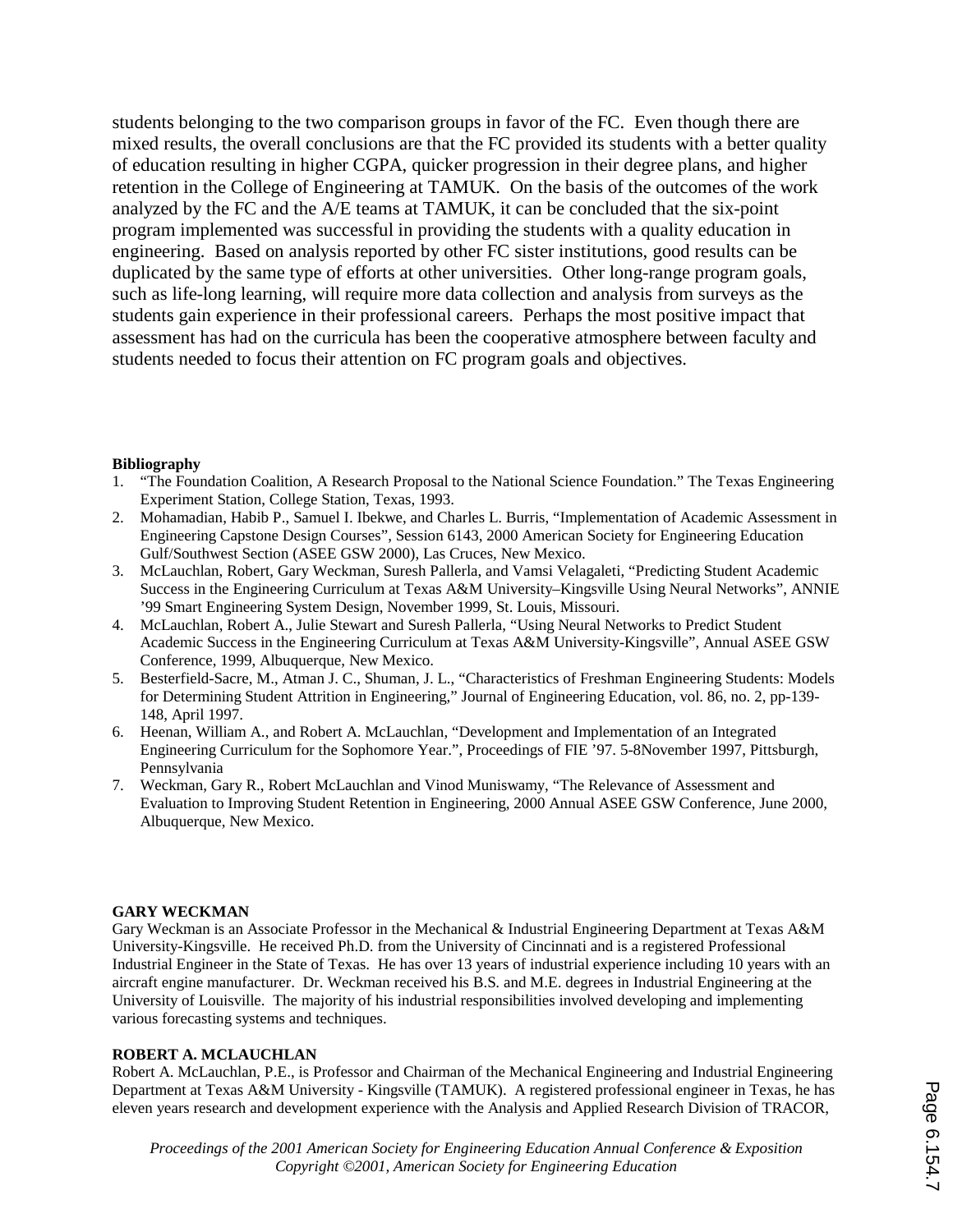Inc.; seven years of Summer Faculty Research Program experience with the U.S. Navy, Air Force, and NASA; and twenty one and a half years teaching experience at Texas Tech University and at TAMUK. He has also been the PI/Participating Institution Coordinator for the NSF Foundation Coalition at TAMUK. His professional and research interests are in the areas of dynamics and control of systems, devices, and structures; intelligent controls and robotic/learning systems using neural networks, fuzzy logic, and evolutionary systems; design and optimization of systems and processes. He is also working in the areas of process improvement and process innovation as applied to engineering curriculum change. Dr. McLauchlan received the B.S. and Ph.D. degrees from the University of Texas at Austin.

#### **JENNIFER CROSBY**

Jennifer Crosby became the full time Assessment & Evaluation Coordinator in 1999 for the Foundation Coalition at TAMUK. Her responsibilities included the development of a database system for tracking key data analysis, and the development of a web-site for both the Foundation Coalition and ABET. She was a member of the FC A&E team at the national level and completed a comparative analysis for the TAMUK Year 1-6 reports and for the National FC Year 1-6 reports. Jennifer is currently working for the Office of Institutional Research at TAMUK.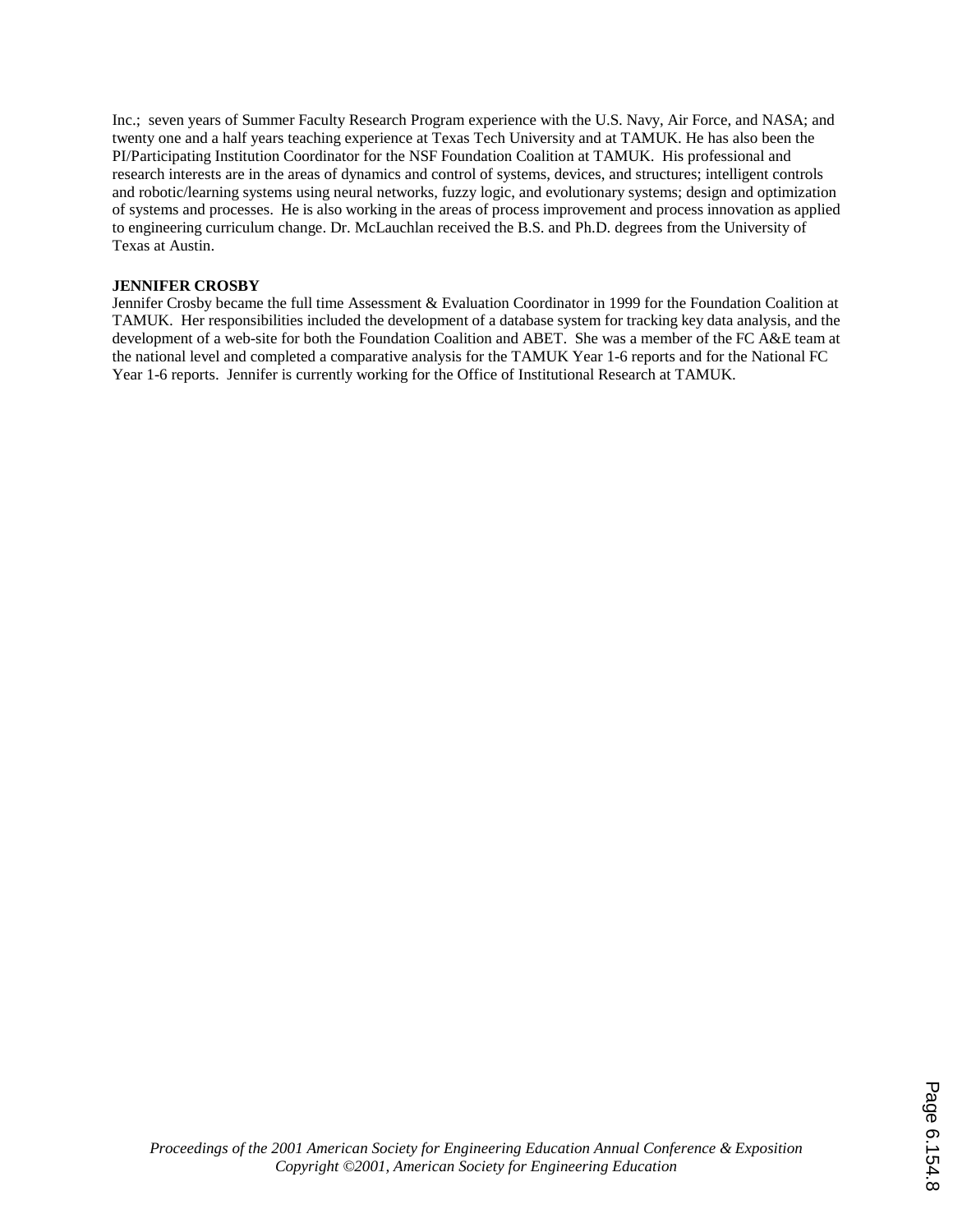

Figure 1: Example of FCI Results at TAMUK



Figure 2: FC Comparison - Gender

*Proceedings of the 2001 American Society for Engineering Education Annual Conference & Exposition Copyright ©2001, American Society for Engineering Education*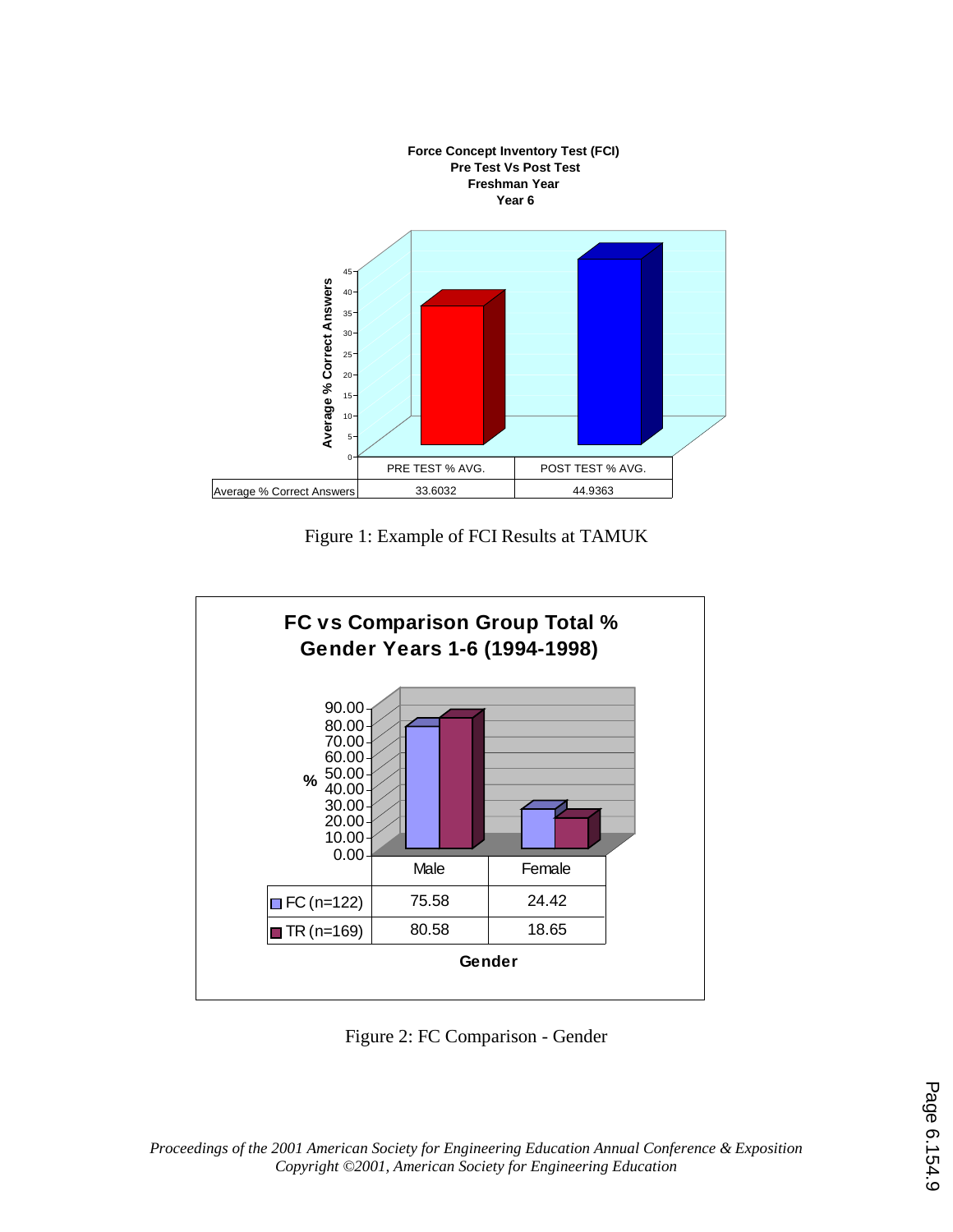

Figure 3: FC Comparison - Gender



Figure 4: FC Retention